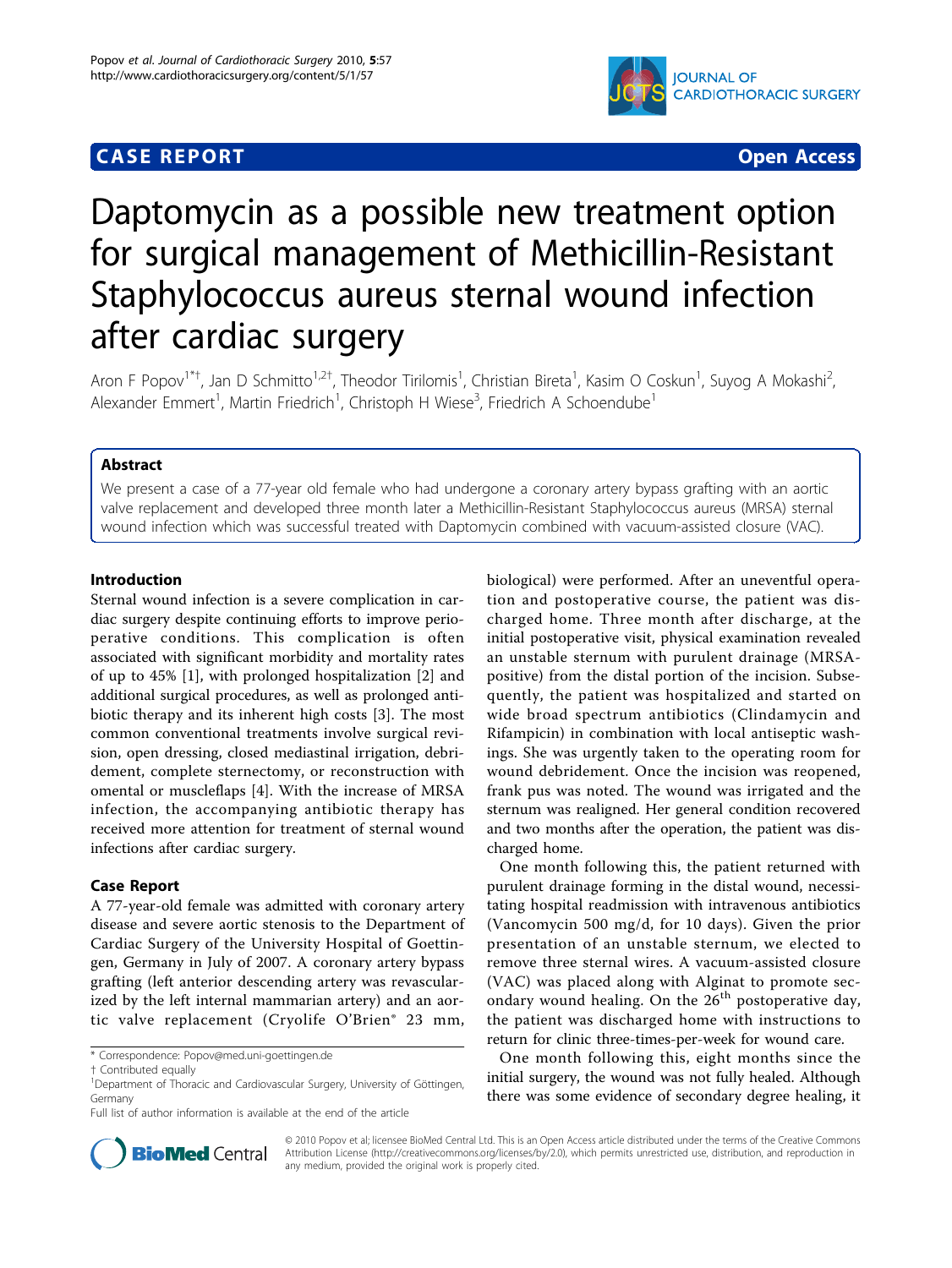

was felt the patient would benefit from removing the remaining two sternal wires. Therefore, each sternal wire was removed, the wound was widely debridement of infected tissues, and a VAC was placed the entire length of the incision (Figure 1). This resulted in further wound healing and the patient was again discharged home with wound care.

In March 2009, twenty months since the initial surgery, the patient presented with yet another sternal wound dehiscence. When the wound was probed, a fistula was noted to the mediastinum. She readmitted to the hospital and brought to the operating room for wound irrigation with VAC placement. Bacterial cultures obtained intraoperatively grew MRSA and the antibiogram presented resistance to several conventional antibiotics but displayed sensitivity to the new antibiotic drug Daptomycin (Cubicin®, Novartis Pharma GmbH, Germany). Daptomycin (4 mg/kg/day) was administered and total duration of application was ten days. The wound eventually healed with no residual fistula or infection of MRSA (Figure 2) and she was discharged on the 18th postoperative day. A follow-up visit in May 2010 in our ambulance revealed no indication of bacterial colonization in latest microbiological tests. The patient is free of pain and able to function well in daily life.



Figure 2 The wound eventually healed with no residual fistula or infection of MRSA, twenty-one months since the initial surgery.

# **Discussion**

The incidence of sternal wound infection after cardiac surgery is reported to be 0.4-5% [\[5](#page-2-0)] and Staphylococcus aureus is the most common pathogen isolated from sternal wound infections after cardiac surgery as well as from bacteraemic blood cultures [[6](#page-2-0)]. An increasing trend in antibiotic resistance, with the appearance of progressively more cases of MRSA strain infections have been shown in epidemiological studies [[6](#page-2-0),[3\]](#page-2-0). Sternal infection with S. aureus is associated with high morbidity and mortality and carries a worse prognosis than that of other aetiologies [[7\]](#page-2-0).

Vancomycin remains the reference standard for the treatment of systemic infection caused by methicillin resistant Staphylococcus aureus (MRSA). However, there are many reasons for clinical failure of Vancomycin [[8](#page-2-0),[9\]](#page-2-0), therefore the need for alternative therapies that target MRSA has become apparent. One alternative is Linezolid, because it has been shown that this antibiotic drug in retrospective evaluations of complicated skin and soft-tissue infections (SSTIs) caused by MRSA, compared with Vancomycin, is associated with significantly higher clinical cure rates and reduced lengths of hospitalization [\[10,11](#page-2-0)]. Despite the apparent advantages of Linezolid in the treatment of MRSA infections, concerns about safety and costs of therapy often limit its use.